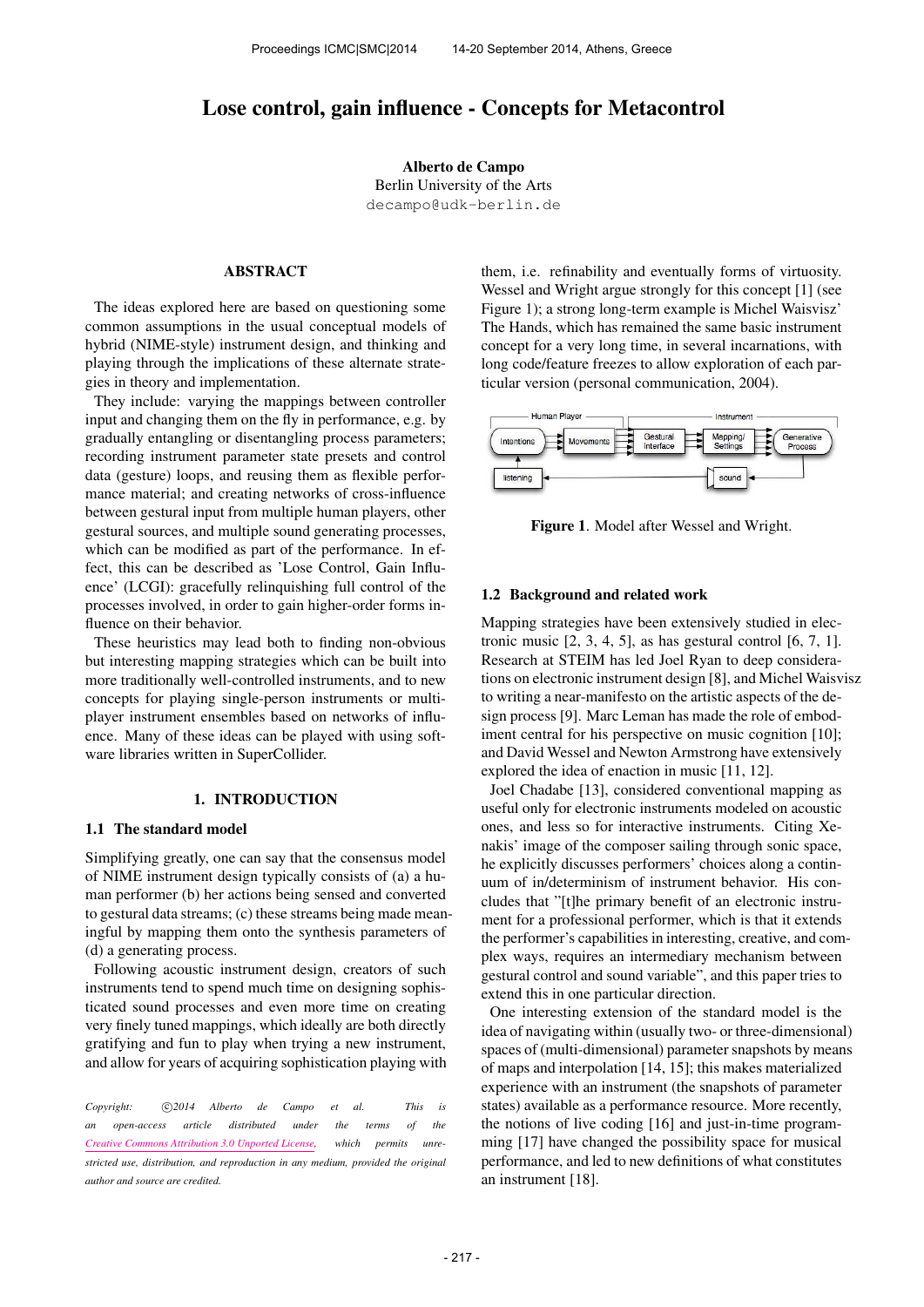The MnM toolbox includes several interesting forms of dimensionality reduction, such as Principal Component Analysis [19]. Further related work concerns Neural Network approaches [20, 21], and manifold interfaces [22, 23].

The most directly related body of earlier work is by Dahlstedt and Nilsson[24, 25]: They have designed sophisticated control models for single-player/single-process instruments, using dynamic mappings and playing around sweets spots in parameter space as proposed here (and many other interesting features), and they played numerous performances with these instruments for several years.

Important sources of artistic inspiration for the proposed approach include David Tudor, especially his Neural Synthesis project [26]; Jessica Rylan's idiosyncratic instrument designs [27]; and Peter Blasser's instrument design work and underlying concepts [28].

Finally, the flexibility the SuperCollider language affords to performance, and implementing a number of concepts in SuperCollider quarks (extension libraries) has helped the author explore earlier incarnations of the ideas synthesized into a larger concept here [29, 30, 31] .

## 1.3 Possible deviations

Playing advocatus diaboli, one can argue that the standard model ignores what should strike us as the most obvious advantage of hybrid instruments: their body can be changed very quickly and substantially. This includes their software components and their complex states, with a wide diversity of prepared alternatives. While this violates traditional notions of instrument identity, it does open a huge possibility space which is well worth extended exploration. In fact, one can devise a contrasting concept: In the chain human > physical device > gestural data > mapping > output process, it is precisely the mapping process that is the easiest to expose to change during performance. This is certainly useful for experimenting with new instrument sketches, and given the risk affinity of dedicated improvisers, also in concert situations. As a performer, one can choose to put oneself into situations where a performance system will surprise not only the audience, but also oneself. In other words, we argue that in concert situations it may be preferable to lose control if this loss can be made meaningful by gaining influence. One line of reasoning here is that thinking of technical mental models distracts performers from listening to the music they create in the moment; relying on listening to gain intuitive understanding for how the instrument responds to one's actions will tend to create deeper immersion in the flow.

The MetaKtl software library for SuperCollider (which I have been developing) explores these notions in practice, and allows experimentation with widely varying degrees of losing control of and gaining influence on performance setups and hybrid instruments.

# 1.4 Simplifications

Note that in order to expose the problems of interest as clearly as possible, a number of simplifications underlie the following discussion:

- the instrument model is intentionally kept very simple
- some control paths can and should be mapped directly, bypassing the mediating layers proposed here
- discussion is intentionally limited to continuous numerical parameters

A conceptual and technical simplification is that in many of the software components described below, parameters are normalised to bipolar range [-1, 1], as this simplifies the notion of networks of influence compared to unipolar range: e.g. multiply by 0.5 will reduce influence of that signal on whatever it influences. This derives from analog modular systems where anything can go anywhere, and may generally be a useful approach in software as well, as its use in Waag's KeyWorx software shows.

# 2. PROPOSITIONS AND EXAMPLES

The following sections make propositions toward influenceoriented mapping strategies, and discuss them with examples that are part of the MetaKtl software library.

#### 2.1 Mappings can be performance options

The first candidate for LCGI (Lose Control Gain Influence) is the actual numerical mapping in a technically trivial instrument. In the textbook case, each stream coming from one controller element sets one parameter of the sound process. The obvious items that can be tweaked here are the ranges of the sound control parameters, and which controller goes to which element(s). Experts often advise novices to introduce correlations between parameters, as this happens in physical instruments; the classic example being brightness rising along with loudness. This is a first step toward LCGI.

# *2.1.1 Influx*

The Influx class extends this idea of correlations between parameters in several directions: Any number of named control parameters can be mapped onto any number of named process parameters, by having a matrix of weights for the amount of influence of each control parameter on each process parameter.

A trivial case would be map input x only to output a, y on b, and z on c (in effect, an identity matrix):

Table 1. 1-to-1 mapping of interface parameters to process parameters.

| - | X        | у | Z |
|---|----------|---|---|
| a | 1        | 0 | 0 |
| b | $\theta$ | 1 | 0 |
| c | 0        | 0 | 1 |

Influx provides several ways to create and modify such weight mappings, one can: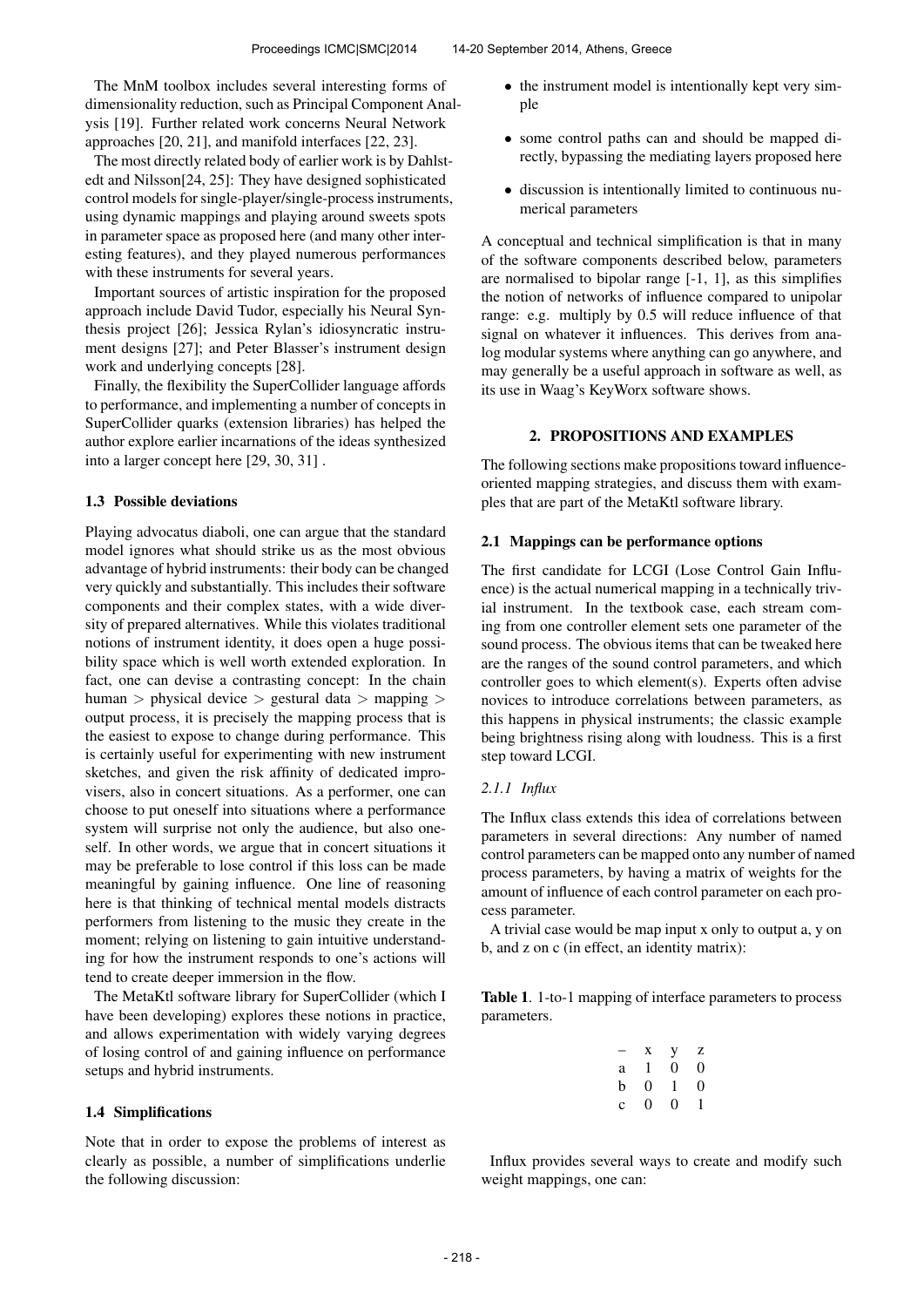- design influence mappings by hand and store them as presets, such as the one above
- vary influence mappings by entanglement, i.e. adding or subtracting small random offsets to each weight
- vary influence mappings by disentanglement, i.e. by crossfading toward a known weight preset.
- create interpolated influence mappings by blending existing ones.
- modify weights of interest by code or GUI.

All of these leave instrument identity largely intact, as both the physical interaction device and its range of affordances and the sound process and its parametric possibility space remain the same. What changes is: with every new set of weights, a different subspace of the overall state becomes accessible, allowing one to find different sweet areas; more entangled mappings create more complex changes even with simple movements, which may be more interesting to play; having less technical understanding of the mapping may create better listening attention and better immersion in the playing process.

# 2.2 Memory on different time scales is useful

Performers develop their practice by acquiring varied performance experiences over time, and referring back to them in many subtle ways. Computers open up new options here: They allow keeping technically recorded memories of aspects of performances, such as recording sound behaviors of interest as process parameter states: *Presets*, and recording performance gestures as controller data: *Event Loops*. Both may be collected from earlier performances, or come from within a current one, and both are very interesting materials for reuse and modification in performance.

So far, Presets and Event Loops have been explored in more detail within the context described; one can easily imagine other notions of memorable aspects of performance that could be made storable and available in similar ways.

#### *2.2.1 Presets*

While playing with a hybrid instrument of the simple type described, one may hit sweet spots in parameter space; here it is useful to have very quick ways of saving these locations as a trajectory of timed snapshots. One can then return to them as reference points, and play relative to this known location. Influx allows shifting its output values such that the center of the influence space will correspond to the preset; movements away from center will diverge from it. As one can also scale control space size on the fly, one can zoom in on the area around the preset for more subtle variations of a parameter combination of interest. This idea has also been proposed by Dahlstedt[24, 25].

To support this line of thought, the ProxyPreset family of classes (in the SuperCollider library JITLibExtensions) allow blending presets, morphing between them by hand, or by automated crossfades, and various forms of creating random variations of existing presets. They also handle saving and loading presets to and from disk.

#### *2.2.2 Event Loops*

Conceptually, EventLoops can record any control data events as lists of key-value pairs, which contain absolute and relative event time, and any other named values describing the event technically and semantically. This generality allows capturing a great variety of event streams occurring in time, from recording algorithmically generated streams to capturing performance data coming from input devices, or from external sources.

The EventLoop class (in the MetaKtl quark) allows many playback modifications of these loops: they are scalable in tempo; quantizable to a given tempo and phase; segments can be selected from it; playback direction and a factor for scrambling local event order can be set. An EventLoop also keeps multiple recorded EventLists and can switch between them on the fly.

In performance, an EventLoop can e.g. be used to replace a live input stream (e.g. realtime-acquired HID data), then the loop can be reshaped while playing. It allows polyphonic layering by letting it loop and setting it on automutating mode so it keeps slowly shifting with each repetition. For loops of note-like events, it could easily be extended to allow algorithmic sequencing of multiple recorded lists.

The control data variant, KtlLoop, also allows on-the-fly rescaling of numerical control data in the recorded lists. The gesture can be scaled to larger or smaller ranges, and shifted by an offset in the parameter space. All these modification can quickly be accessed in performance, and the opportunities they create are quite distinct from audio loops.

#### 2.3 Gaining influence may be worth losing control

From a second-order cybernetics point of view, systems need observers to exist, and observer neutrality and objectivity are not considered very useful [32]. In fact, radical constructivism [33, 34] would even contend that in order to understand a system, interacting heavily with it is the best option for an observer who thus becomes part of the system observed. From that perspective, observing one's own influence on a system seems clearly more interesting than aiming to exert full control.

The nodes in a network of influences should proceed quite politely about exchanging information, and then deciding what to make of them: Every node should be able to listen to input from many nodes, evaluate how much trust to put in which suggestion (from which source), and then decide what to do with the influences it received. And of course, every sending node should be allowed to try to influence many listening nodes simultaneously.

#### *2.3.1 InfluxMix*

InfluxMix implements this behavior by accepting influences from any number of sources, and storing them independently as e.g. ( 'y': ( 'srcA': 0.1, 'srcB': 0.2 ), 'x': ( 'srcA': 0.5, 'srcB': -0.3 ) ), meaning for parameter y, srcA suggest a value of 0.1, srcB suggests 0.2, and similar for parameter x. Each source gets a trust factor (1 by default) which may be modified later to give that source more or less influence. The influences are weighted, summed, and scaled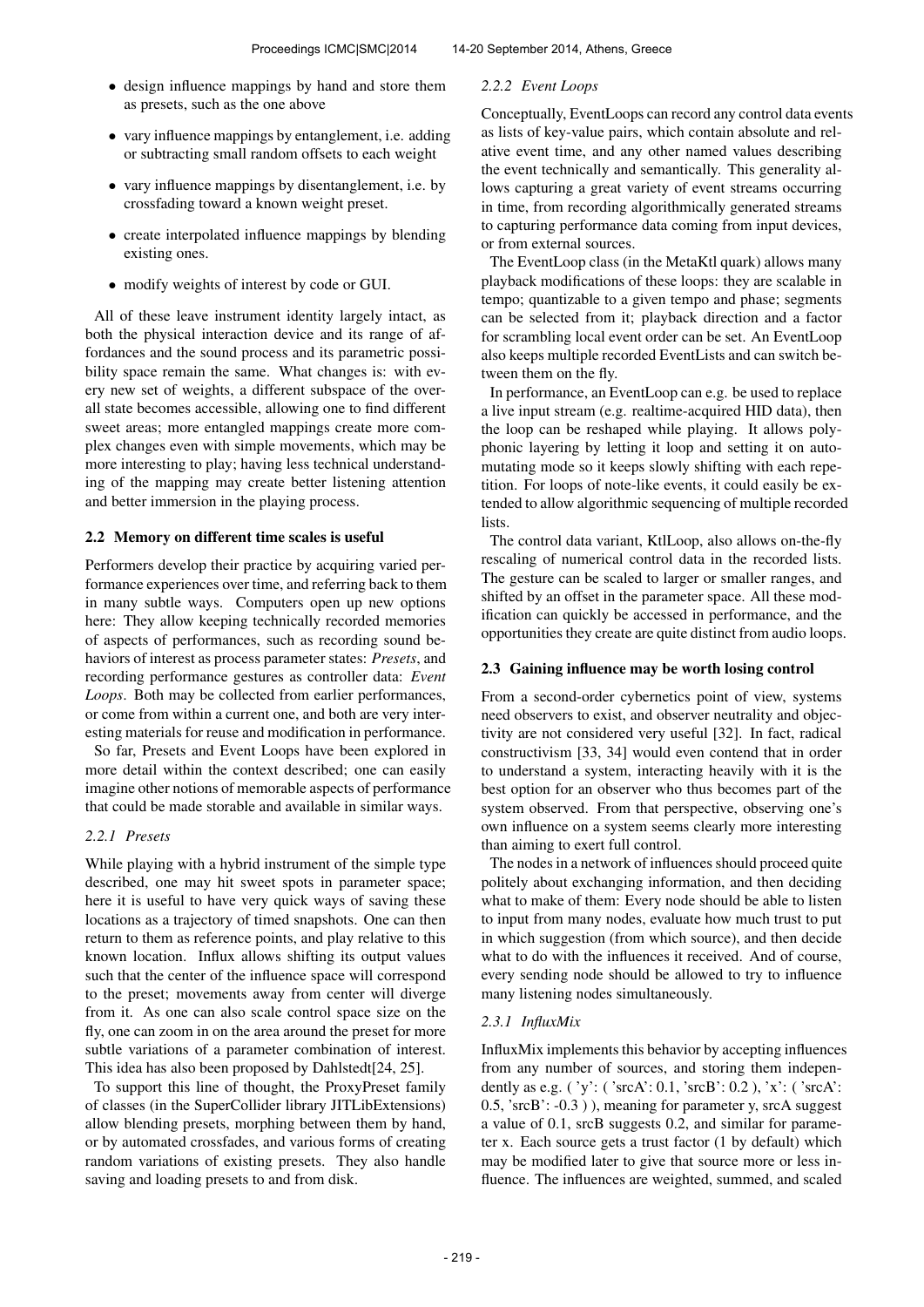

Figure 2. GUI with 2D slider + Influx, KtlLoop, and Preset controls

by a damping factor ranging from 0 (which means linear sum of all influences) to 0.5 (quasi equal power sum) to 1 (linear mean). Like Influx, the output can be shifted by a list of offsets corresponding to a preset, so it allows playing relative to known locations.

This strategy opens many possibilities: Several players could influence the same sound process together; one source can slowly move the center of the parameter space for other, more lively players. A combination of three players, three processes could play with varying degrees of source dis/ entanglement. EventLoops or random sources could create small inner motion while a human player is playing with the same process at the same time.

#### *2.3.2 InfluxSpread*

InfluxSpread is the counterpart to InfluxMix; it handles sending influences to multiple listening destinations. Like all of its family, the configuration of these destination mappings is very flexible and can be changed very quickly in performance.

#### 3. PRACTICE AND FUTURE WORK

#### 3.1 Presets

The ProxyPreset classes have been used in many of the author's own projects, and in instruments made by, for and with other artists, to wide approval of its usefulness. Integrating frequent recording of presets and finding ways of fluidly playing with them is still to be sketched in code, and to explore as a performance strategy.

# 3.2 KtlLoop

Precursors of the KtlLoop classes have been used in the GamePad quark since 2005, and later in the KeyPlayer and other contexts. Its generalized redesign has opened a number of new possibilities, such as more fluid integration into performance instruments with fast switching between control and metacontrol levels. Similar concepts are studied by the Modality project [35].

#### 3.3 Influx

Influx, being the newest metacontrol family member, has seen about two months of use by research colleagues, student participants and professional musicians. The example handed out to them is shown in Figure 2, and can map a 2D GUI slider to 3 synth processes with 6, 10 or 16 process parameters. With an Influx for variable mappings, a KtlLoop for gesture recording, and 3 destination processes it has a large possibility space already.

Users informally reported that the search for interesting zones is enjoyable and often pleasantly surprising, and that it is easy to find zones in the parameter space worth keeping as state snapshots. When listening to and observing people perform even with only a single 2d slider, the complex sound behavior induced by Influx is quite appealing and a far cry from telltale single slider/single parameter movements; and players appear quite absorbed in listening, so possibly the very opacity of the mapping does free players to listen more attentively to the changes their actions induce. Finally, networked multi-player influx setups introduce interesting layers of independent influence; informal experiments with such setups with student groups have been quite promising, and have been adopted by some students for their practice.

#### 3.4 Next steps

Metacontrol as proposed here is an artistic strategy rather than a specific design alternative, so the best criterium for its relevance is simply the extent to which it gets adopted into the practice of professional performers. For this, the first step will be to create more example setups from very simple to very complex, play with them extensively in our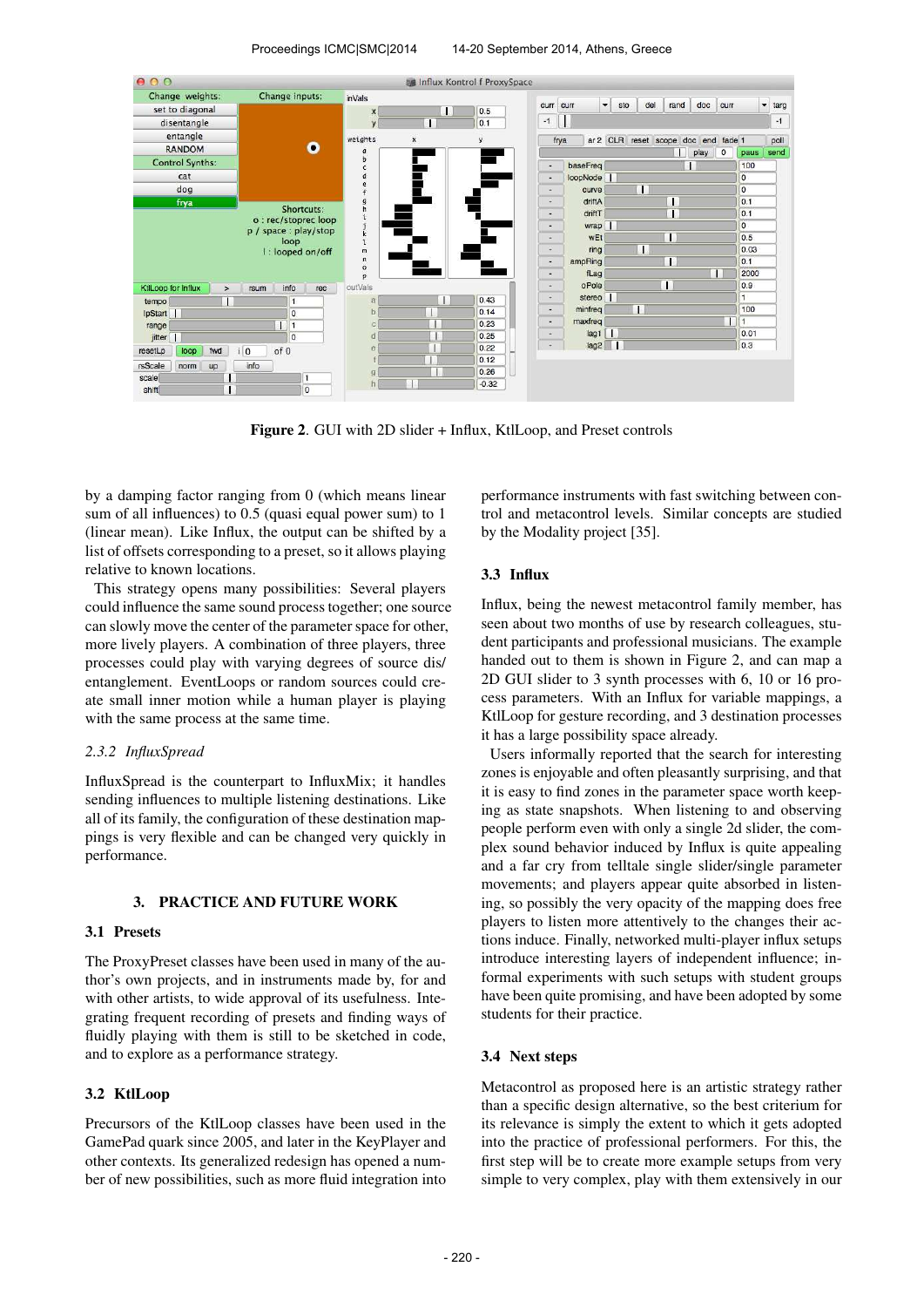

Figure 3. 3 players, 3 processes, Influx, KtlLoop, and Presets

own music projects, distribute them to our network of fellow musicians, and invite them to open feedback.

Secondly we aim to create working examples for the multiperson/single-instrument concept, in order to learn whether collaborative playing with influence-based concepts creates new playing experiences. Thirdly, multi-person multiinstrument setups remain to be explored, where networks of influence replace control on several layers. We expect that a setup of 3 players and 3 instruments as shown in Figure 3 will already allow gaining useful practical experience with and understanding of this approach.

Finally, in further work that will introduce a major conceptual step forward, response times and feedback will be generalised from an existing proof of concept to the entire system. New modules will have internal framerates at which changes in value are handled. This allows optional fade or lag times before arriving at a newly set value, intended latency before passing on responses to next inputs, and lockup-safe feedback paths in these networks of influence. One very nice variant of this has been written by associate researcher Dominik Hildebrand: an audio/control signal version of the Influx mechanisms, which allows control signal feedback paths, introducing quite complex behavior in simple network topologies.

#### 4. ACKNOWLEDGMENTS

The author would like to thank Hannes Hoelzl for many years collaborating on these ideas, and experimentation with the implementations described here; Julian Rohrhuber for many years of collaborating on just-in-time programming and many related projects; students of Code Experiments at UdK Berlin for trying the prototypes; the members of the 3DMIN project at UdK and TU Berlin for essential discussions, and the Einstein Stiftung Berlin for supporting the 3DMIN project.

#### 5. REFERENCES

- [1] D. Wessel and M. Wright, "Problems and prospects for intimate musical control of computers," *Computer Music Journal*, vol. 26, no. 3, pp. 11–22, 2002.
- [2] T. Winkler, "Making motion musical: Gesture mapping strategies for interactive computer music," in *ICMC Proceedings*, 1995, pp. 261–264.
- [3] J. B. Rovan, M. M. Wanderley, S. Dubnov, and P. Depalle, "Instrumental gestural mapping strategies as expressivity determinants in computer music performance," in *Proceedings of the Kansei-The Technology of Emotion Workshop,(Genova-Italy)*. Citeseer, 1997.
- [4] A. Hunt and R. Kirk, "Mapping strategies for musical performance," *Trends in Gestural Control of Music*, vol. 21, 2000.
- [5] A. D. Hunt, M. Paradis, and M. Wanderley, "The importance of parameter mapping in electronic instrument design," *Journal of New Music Research*, vol. 32, no. 4, pp. 429–440, December 2003.
- [6] C. Cadoz, M. M. Wanderley *et al.*, "Gesture-music," *Trends in gestural control of music*, vol. 12, p. 101, 2000.
- [7] M. M. Wanderley, "Gestural control of music," in *International Workshop Human Supervision and Control in Engineering and Music*, 2001, pp. 632–644.
- [8] J. Ryan, "Some Remarks on Musical Instrument Design at STEIM," *Contemporary Music Review*, vol. 6, no. 1, pp. 3–17. Also available online: *http://www.steim.org/steim/texts.phtml?id=3*, 1991.
- [9] M. Waisvisz, "Trends in gestural control of music, chapter round table," *Ircam-Centre Pompidou*, 2000.
- [10] M. Leman, *Embodied Music Cognition and Mediation Technology*. Cambridge, MA, USA: MIT Press, 2008.